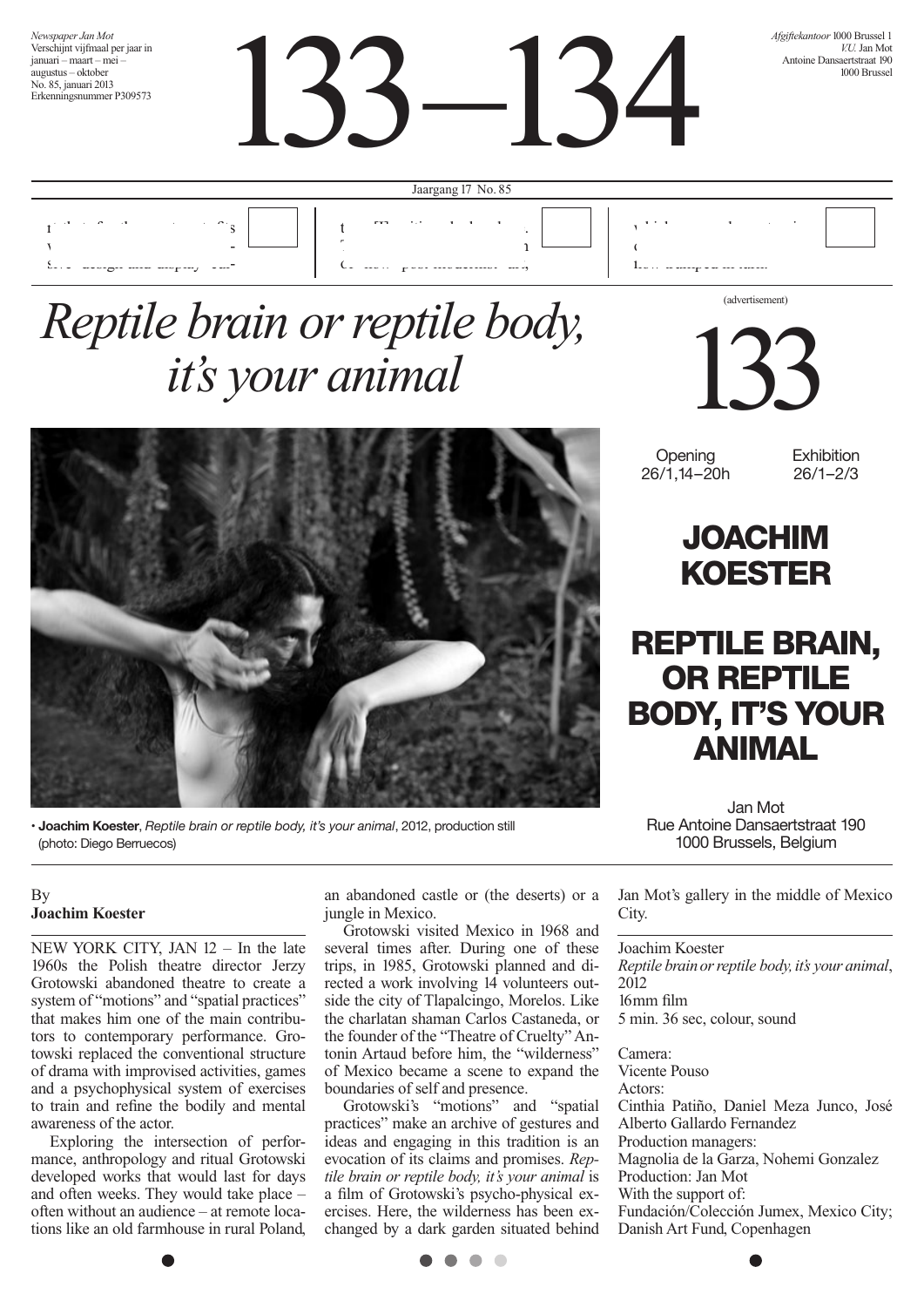## Interview with Claire Burrus on the exhibition *Fictionnalisme: une pièce à conviction* (1985)

#### by **Jan Mot**

PARIS-BRUSSELS, DEC 28. In March, the gallery will present an exhibition entitled *Fictionnalisme : une pièce à conviction* which is a reconstruction of the homonymous show that was held at the gallery of Claire Burrus in Paris in 1985. The following is a conversation between Jan Mot and Claire Burrus, discussing this exhibition and the artist Philippe Thomas (1951–1995).

Jan Mot: Before starting the installation of the exhibition *Fictionnalisme : une pièce à conviction* in my gallery in Brussels, something I very much look forward to do together with you, I wanted to ask you a few questions regarding the first presentation of this exhibition which opened in your gallery in Paris on the 25th of November 1985. Looking at the announcement card, I noticed that the opening took place on a Monday, which is quite unusual. Was this a coincidence or a conscious decision?

Claire Burrus: It wasn't a coincidence at all but the result of a long reflection with Philippe Thomas. We didn't want our opening to happen on the same day as another show, which might have been important and with which we might have been in competition. We hoped to attract as many people as possible and create a real event. We noticed that nobody did openings on that day so Monday corresponded to what we wanted. And it worked out really well.

JM: As we know the artists in the show were the collectors who had participated in the project conceived by Philippe Thomas and who by acquiring in advance the works had become the authors of the pieces. Were they all present at the opening?

CB: In my memory they were all present but recently, looking at the video rushes that were made that evening I realized that neither Herman Daled nor Jean Brolly can be seen, meaning they most likely did not attend the opening. All the other collectors/ artists can be seen on the numerous photographs taken that evening. Most of the images show them in front of the large photograph, which is quite disturbing, since in this large photograph, they have a very theatrical posture that Philippe wanted, which contrasts a lot with their attitude in reality!

JM: Sometimes I notice that artists are better sellers than I am. Were these 'artists' already collectors of your gallery? How did Philippe Thomas or yourself find these collectors?

CB: I had just opened a new gallery in may 1985 at the Bastille where I wanted to present a new program, different from the previous gallery I had run that was called Le Dessin, and I wanted to show new artists. That is how I met Philippe Thomas. But I didn't know these collectors yet. I only had met Herman Daled once or twice and very briefly. Mostly Philippe choose his collectors himself as he was extremely meticulous and precise. Whatever the project was, this was always something extremely thought out. Later with the barcodes this changed somewhat because in these amounted to a simple procedure that allowed one to register for the agency he had created after *Fictionnalisme* and which was called *readymades belong to everyone*®. To sign a barcode was easier for collectors, and by then Philippe had also become better known. So I found the majority of the collectors who signed a barcode. A number of them was found via the other galleries with which Philippe worked.

Generally, apart from the barcodes, he had to meet with the collectors to obtain their agreement by showing in detail the project he wanted to realize, using drawings, sketches, models or plans. He considered this to be a very personal relationship with the collector. If the collector accepted to participate in the project, Philippe made him sign a work which the collector acquired and, by doing so, became the author, the artist.

In the case of *Fictionnalisme*, there was for each collector another, precise reason for which he or she was asked to participate in the work. First of all, all of them were very good collectors. But not just any good collector. For instance in the case of Herman Daled, the rigor of his collection was well known. Lidewij Edelkoort who is in the center of the image, was well-known in the world of fashion. The choice for Dominique Païni was a reference to the film world.

Michel Tournereau had previously signed *Philippe Thomas : sujet à discrétion?*, a text that Philippe had published in the magazine *Public*. The other collectors were young but already significant. I also remember that, at first, Philippe didn't dare to contact Herman Daled whom he hadn't met yet. His friend Daniel Soutif recommended him to Herman. Philippe, who was a very cordial person, was also extremely shy.

JM: The main piece of the exhibition was a large photograph that echoes a painting by Henri Fantin-Latour, *Hommage à Delacroix* (1864). The photograph made by Thomas is entitled *Homage to Philippe Thomas: group self-portrait* and represents the seven collectors/artists. Thomas also blew up details of the individual faces which resulted in seven, smaller sized photographs. For each one, the author was the person represented. Who bought the large photograph? And how was this sale realized?

CB: Each detailed face of the collectors/ artists was bought before the project was actually realized. The large photograph was bought by the collectors Daniel Bosser and Michel Tournereau. A second edition of the large image and the seven smaller ones was sold in 1986 to the Fond National d'Art Contemporain who bought it for the French state. This group was later given in deposit to the Musée des Beaux-Arts in Nantes. So the works exist in an edition of two.

JM: In the painting of Fantin-Latour, the artist represented himself. Thomas however is only represented by one of his works which hangs on the wall behind the figures. Did Thomas initially want to find as many collectors as people in the painting of Fantin-Latour, namely ten?

CB: Indeed, the only way in which Philippe is present in the large photograph is through a self-portrait in the form of a view on the Mediterranean Sea, signed by him and accompanied by the sentence *'vue de l'esprit'*. This self-portrait is in the same location as the portrait of Delacroix in the painting by Fantin-Latour.

Furthermore it was indeed Philippe's goal to find as many collectors as there are figures in the painting of Fantin-Latour. But the deadline was short and the dealings with the collectors were very time con-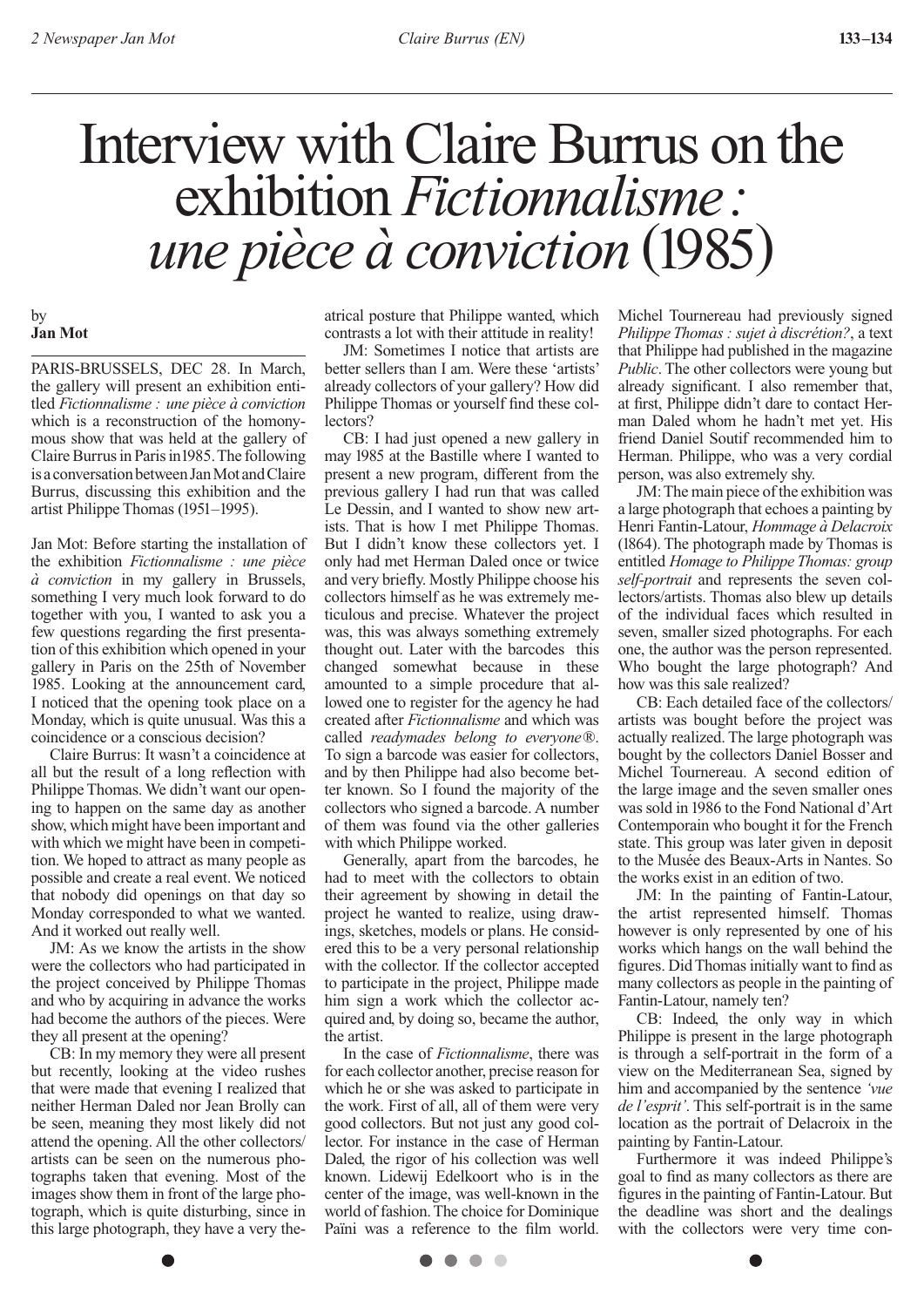suming. Some hadn't committed yet to be photographed, even if they were interested Philippe's initiative. In general the collectors didn't take their decisions immediately. They always needed quite a long time for reflection. One should try to imagine what it meant for a collector to commit to an idea without an image. Sometimes Philippe had the feeling that it took a very long time to get an answer!

JM: What else was part of the exhibition?

CB: The other very important part of the exhibition was a vitrine including a number of already Philippe's existing works, like a small retrospective. This looking back on his previous work became recurrent in his practice. In this particular vitrine, there was a copy of *Frage der Präsentation*, a booklet with a theoretical text from 1982, opened to the introduction page that was signed by the Museum für Kultur in Berlin and laid over its grey inner leaflet; a letter by Philippe Thomas to Lidewij Edelkoort; the manuscript of *Philippe Thomas : sujet à discrétion?*: an article signed by Michel Tournereau; as well as a small, very important book which served as a catalogue to the *Fictionnalisme* show itself. All these texts were written by Philippe and signed by others. The little catalogue of *Fictionnalisme* counted 39 numbered pages and was distributed to the people who attended the opening. There were many people and the booklet has become very rare.

JM: Could you please describe how the works were hung or presented? Did Thomas change something in the space?

CB: Philippe Thomas didn't make any changes in the space which consisted of a first room connected to the street, then, going down some stairs, two other large rooms, one semi-basement, the other basement. From the semi-basement one could access the courtyard from where one could go into a fourth space on the ground floor.

Philippe had left it up to me to hang the works as he didn't like to do it and he pretended he wasn't good at it. The first room towards the street was empty. Going down the first stairs one entered the two following rooms where the small photographs were distributed at irregular intervals, some of them as pairs, other at different heights, fairly high up, a bit as if the details of the faces in the large photograph had been scattered around by some kind of explosion. The large photograph was shown together with the vitrine in the space that one could access from the courtyard, in such a way that one could see it from the outside. It was quite strange to see these frozen figures from the outside, especially when one of the represented collectors walked by in front of it.

JM: Part of each work was a label, made in plexiglass, mentioning the name of the artist, title and date. I wonder if you usually used labels or if you had a list of works on a sheet of paper ? Did the title of the show appear somewhere in the gallery, like a vinyl text on the wall or window?

CB: No, there was nothing like a vinyl text. But on the other hand, the label was indeed an essential part of Philippe's work. It appears almost in all the works, except for the advertisings made for the agency *readymades belong to everyone*® which he opened a little bit later. Philippe wanted to emphasize the signature and the factors that surround the work. So a work could not exist without its label. In the case of *Fictionnalisme*, the images of the details of the faces had each a label with a sentence characterizing the portrait. This is a sign of the literary aspect of Philippe's work. So there was no list of works for *Fictionnalisme* as for Philippe, the labels offered all the necessary information and it also gave him the opportunity to develop the literary element of his work. The label of Lidewij Edelkoort for instance says *Fon de tain. Hommage à Philippe Thomas (détail)*, which in French is a word play on *'fond de teint'*, an ingredient for a woman's make-up, and *'tain'*, the silvering, of the mirror in which the photograph is supposed to be reflected. Another example : the label of Michel Tournereau says *Question de présentation. Hommage à Philippe Thomas (détail)* which is a reference to the booklet signed by this collector. Other titles are more enigmatic like the one in Françoise Epstein's label: *Un singulier pluriel...*

JM: Nowadays many galleries write a press release. Did you make press releases for your shows and was there one for *Fictionnalisme*?

CB: I usually made a press dossier for the shows in my gallery. Obviously for *Fictionnalisme* Philippe wanted to create a surprise effect. Who was this Philippe Thomas? What is the meaning of *Fictionnalisme*? Who were these artists collectors? And so on... Therefore he decided to give each person attending the opening a small catalogue carefully created by him. It is interesting to point out that the entire cover represents a part of a very important work that he had just made, namely *sujet à discrétion*, which consists of three identical photographs of the Sea in the Mediterranean. The first one is anonymous, the second one is signed by him - it is the self-portrait in the large photograph of Fictionnalisme and the third one is signed by the collector who acquired the whole set. It is the third signature that made the set of three images into a unique work while the first two images were only multiples. *sujet à discrétion* is actually also the first work for which he proposed collectors to sign.

The little book distributed during the opening is very remarkable; although it was obviously written in advance, it includes a conversation between two people as if they were talking during the opening itself. These two people try to discover and understand little by little what is going on. Philippe uses this artifice to explain the framing of the large photograph, the fact that it was taken in a mirror (inversion of the letters) without the camera visible... He develops also his idea of fiction mixed with reality. The visitor in the gallery was supposed to use this booklet as a guide to understand the works he was confronted with. Philippe was very happy with the feeling that he was absent from all this. That is what he wanted. But it didn't stop him from being always ready to give detailed explanations of how he had thought about it. However, after the show he waited for the reactions of the press very impatiently. Later he combined the article *'Philippe Thomas : sujet à discrétion'*, signed by Michel Tournereau, with the corresponding press clippings that question the existence and the disappearance of Philippe Thomas into a very beautiful piece entitled *Des Coupures de la presse*, which exists in two copies. It contains things like : *'An exhibition that doesn't cease to intrigue, at the end of the year 1985...'*, written by Simone de Cosi in the magazine Masques in December 1985–January 1986. In reality this was an article written by Philippe under an invented name....

JM: One last question: since 1985, on what occasions was the complete group of works of *Fictionnalisme* shown again?

CB: They were shown on six occasions. In 1990, the Centre d'Art Contemporain de Meymac in Corrèze presented them in an exhibition called *Un art, art de la distinction*. Then in 1995, *Fictionnalisme* reappeared in Passions privées, the large exhibition of private collections organized by the Musée d'art moderne de la ville de Paris. In 2000, the MACBA in Barcelona produced an extensive retrospective that obviously included the ensemble. This exhibition then travelled to the Magasin which is the Centre National d'Art Contemporain in Grenoble. In 2008, *Fictionnalisme* was on show in Nantes as part of the presentation of the collection of the Musée des Beaux-Arts. The show was called *Regarde, de tous tes yeux regarde*. And finally, that same year, the Centre National d'Art Contemporain de Grenoble showed it again in an exhbition entiteld *Espèces d'espaces. Les années 1980*.

 $\bullet$   $\bullet$  $\sqrt{2}$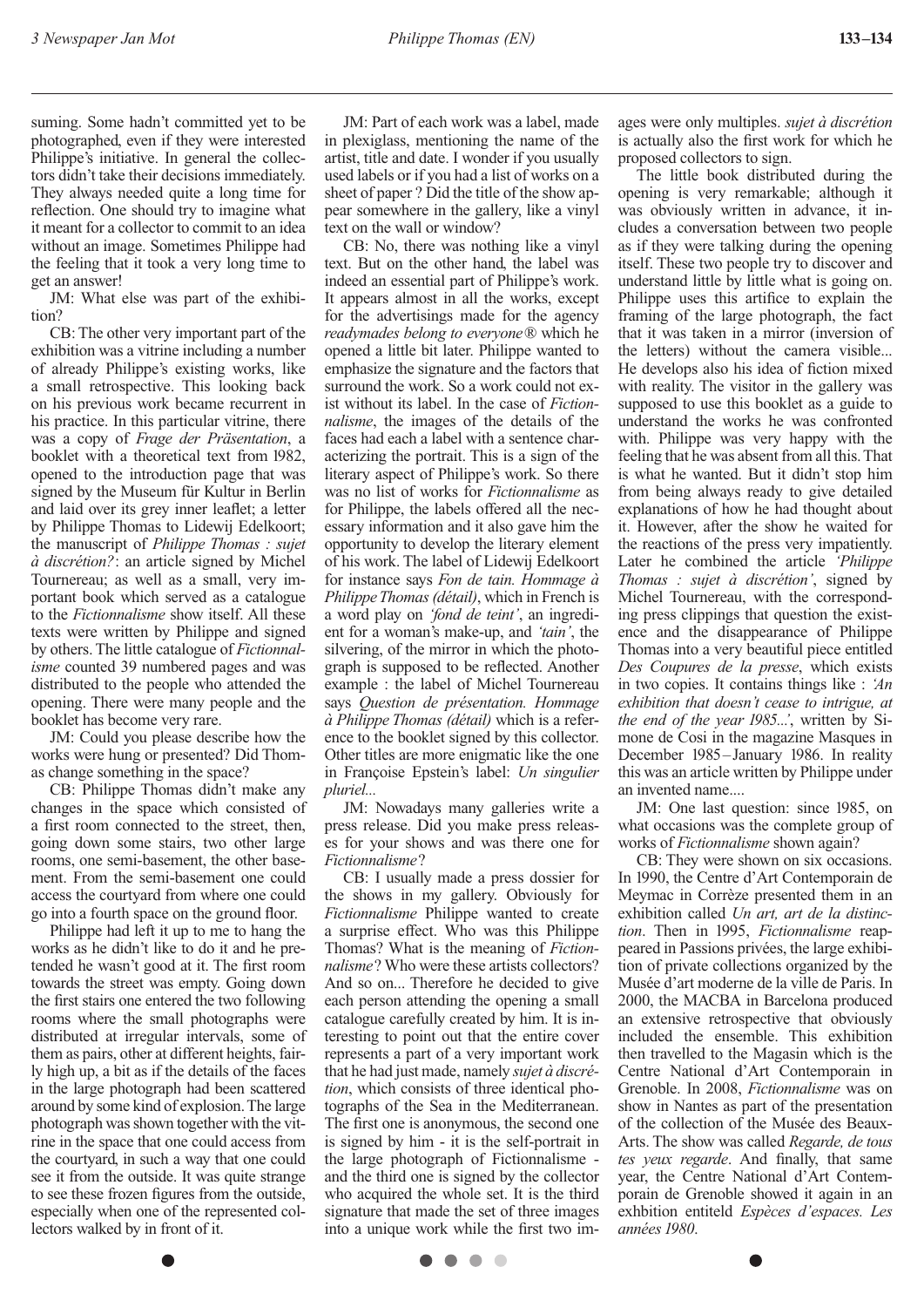# Entretien avec Claire Burrus sur l'exposition *Fictionnalisme: une pièce à conviction* (1985)

#### par **Jan Mot**

PARIS-BRUXELLES, DEC 28. En mars la galerie présente une exposition intitulée *Fictionnalisme : une pièce à conviction*  qui est une reconstruction de l'exposition homonyme qui a eu lieu à la Galerie Claire Burrus à Paris en 1985. Sur cette exposition et sur l'artiste Philippe Thomas (1951–1995) Jan Mot a eu la conversation suivante avec Claire Burrus.

Jan Mot: Avant de commencer l'accrochage de l'exposition *Fictionnalisme : une pièce à conviction* dans ma galerie à Bruxelles, un travail dont je me réjouis beaucoup que nous le fassions ensemble, je voulais te poser quelques questions sur la première présentation de cette exposition qui avait été ouverte dans ta galerie à Paris le 25 novembre 1985. En regardant le carton d'invitation, je réalise que le jour du vernissage était un lundi, ce qui est assez exceptionnel. Etait-ce une coïncidence ou au contraire une chose voulue?

Claire Burrus : Ce n'était pas du tout une coïncidence, mais le résultat d'une longue réflexion avec Philippe Thomas. Nous ne souhaitions pas que notre vernissage ait lieu le même jour qu'un autre, qui aurait pu être important et nous concurrencer, car nous voulions faire venir le plus de monde possible et créer un véritable évènement. On a constaté que, comme personne ne faisait de vernissage ce jour-là, le lundi répondait à nos souhaits. Et cela a réussi.

JM : Les artistes de cette exposition, comme on sait, sont des collectionneurs qui avaient participé au projet en achetant préalablement chacun une œuvre conçue par Philippe Thomas et qui, par le biais de cet achat, en étaient devenus les auteurs. Étaient-ils tous présents?

CB : Dans mon souvenir, tous étaient là, mais en revisionnant récemment les rushes de la vidéo prise ce soir-là, je me suis aperçue que ni Herman Daled, ni Jean Brolly n'y apparaissent et que donc ils n'étaient probablement pas là. Tous les autres collectionneurs/artistes figurent au contraire dans de nombreuses prises de vue, en particulier d'eux-mêmes devant la grande photo, ce qui est très troublant, car dans cette photo ils ont tous une posture théâtrale, voulue par Philippe, ce qui n'était pas le cas dans la réalité!

JM : Parfois je constate que certains artistes sont de meilleurs vendeurs que moi. Ces "artistes" étaient-ils déjà des collectionneurs de ta galerie? Comment Philippe Thomas ou toi-même aviez trouvé ces collectionneurs?

CB : Je venais d'ouvrir une nouvelle galerie en Mai 1985 à la Bastille où je voulais présenter un nouveau programme différent de celui de ma galerie précédente qui s'appelait *Le Dessin*, montrer de nouveaux artistes. C'est ainsi que j'ai rencontré Philippe. Mais je ne connaissais pas encore ces collectionneurs. J'avais juste rencontré rapidement Herman Daled une ou deux fois. Le plus souvent, Philippe choisissait lui-même ses collectionneurs, car il était extrêmement méticuleux et précis. C'était toujours, quel que soit le projet, une chose extrêmement pensée et réfléchie. Plus tard les code-barres ont relativement fait exception à cette règle, car ils consistaient en un simple enregistrement permettant d'adhérer à l'agence qu'il avait créée après *Fictionnalisme* et qui se nommait *readymades belong to everyone*®. Signer un code-barre était plus facile pour les collectionneurs et Philippe était aussi beaucoup plus connu à cette époque. J'ai donc trouvé la plupart des collectionneurs qui ont signé des codes-barre. Un certain nombre a été amené par les autres galeries avec qui Philippe travaillait.

En général, en dehors du cas des codesbarre, il devait rencontrer les collectionneurs pour avoir leur accord en leur présentant un projet détaillé de ce qu'il voulait faire sous la forme de dessins, d'esquisses, de maquettes ou de plans. Il s'agissait de sa part d'un rapport très personnel avec le collectionneur. Si le collectionneur acceptait de participer au projet, Philippe lui faisait signer une œuvre que le collectionneur achetait et dont il devenait ainsi l'auteur, c'est à dire l'artiste.

Pour *Fictionnalisme*, il y avait en outre pour chacun des collectionneurs une raison précise de lui demander de participer à l'œuvre. Tout d'abord, tous étaient de très

. . . .

bons collectionneurs. Mais pas n'importe lesquels. Ainsi, la rigueur de la collection de Herman Daled était très connue. Lidewij Edelkoort qui se tient au centre de l'image était une personnalité dans le monde de la mode. Le choix de Dominique Païni faisait référence à celui du cinéma. Michel Tournereau avait auparavant signé « Philippe Thomas : sujet à discrétion? », un texte de Philippe publié dans la revue *Public*. Les autres collectionneurs étaient de jeunes collectionneurs déjà très notables. Je me rappelle aussi que Philippe n'osait pas contacter Herman Daled qu'il ne connaissait pas encore. Son ami Daniel Soutif l'avait recommandé auprès d'Herman. Philippe, bien que d'abord très chaleureux, était extrêmement timide.

JM : La pièce principale de l'exposition était une grande photographie qui faisait écho au tableau de Henri Fantin-Latour *Hommage à Delacroix* (1864). La photographie réalisée par Thomas est intitulée Hommage à Philippe Thomas : autoportrait en groupe et représente les sept collectionneurs/artistes. Thomas avait tiré de cette photographie un détail très agrandi de chaque visage. Il en a résulté sept photographies de plus petite taille qui portent chacune comme nom d'artiste la personne représentée. Qui avait acheté la grande photo? Et comment cette vente s'était-elle faite?

CB : Chaque détail de visage de chacun des collectionneurs/artistes avait donc été acheté avant la réalisation du projet. La grande photo présentée dans l'exposition a été achetée seule par les collectionneurs Daniel Bosser et Michel Tournereau. Une autre édition comprenant également les sept petites photographies a été vendue en 1986 au Fonds National d'Art Contemporain qui achète pour l'État français. Cette œuvre a été ensuite mise en dépôt au Musée des Beaux-Arts de Nantes. La grande photo et les sept petites avaient donc été éditées en deux exemplaires.

JM : Dans le tableau de Fantin-Latour, le peintre s'est représenté lui-même. Thomas par contre est seulement représenté par une de ses œuvres qui est accrochée au mur derrière les personnes. Est-ce que c'était initialement le but de Thomas de trouver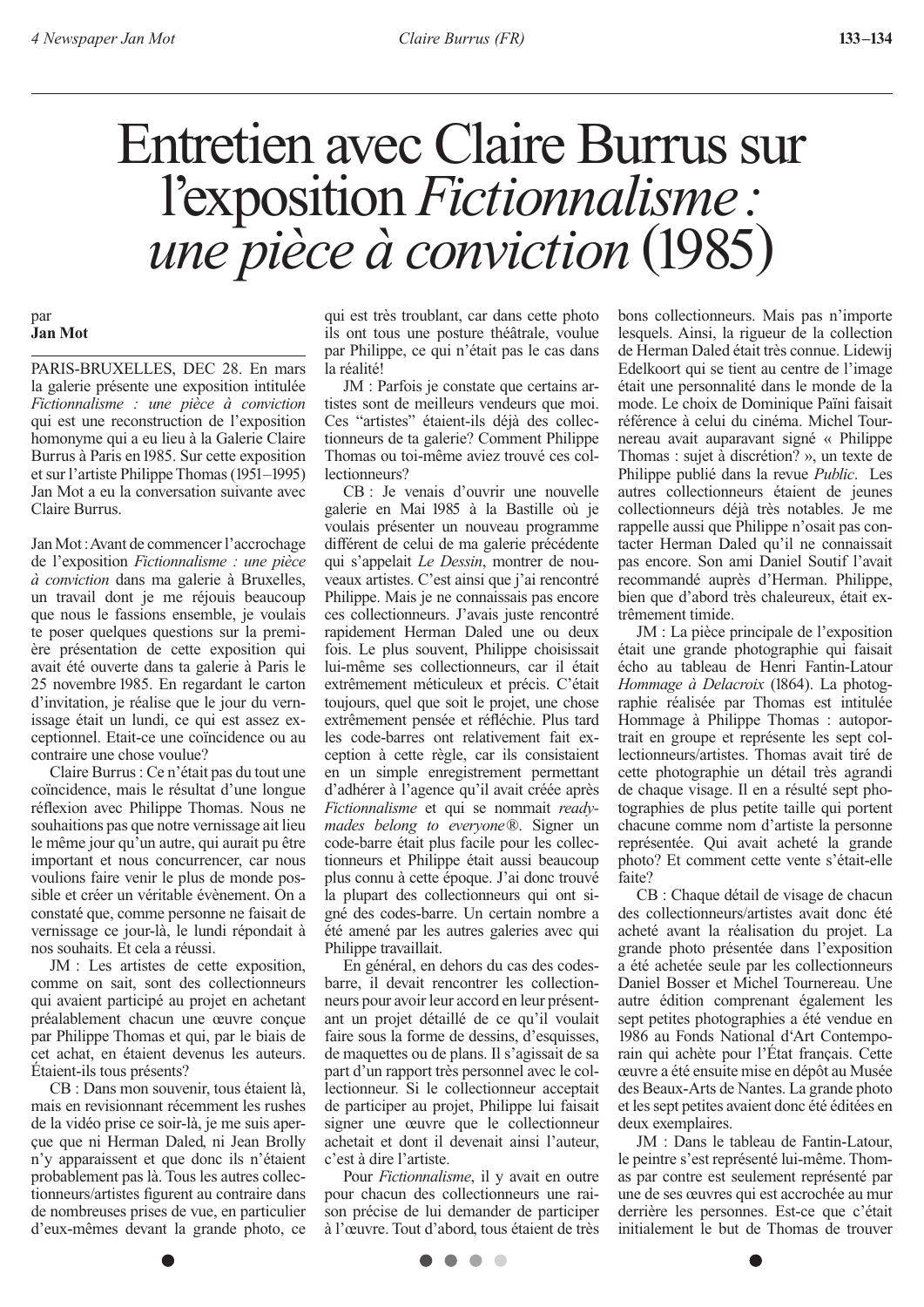autant de collectionneurs que de personnes qui figurent dans le tableau de Fantin-Latour, c'est à dire dix personnes?

CB : La seule présence de Philippe dans la grande photographie est effectivement constituée par son autoportrait sous la forme de la vue de la mer méditerranée signée par lui et accompagnée de la mention « vue de l'esprit ». Cet autoportrait occupe la même position que le portrait de Delacroix dans le tableau de Fantin-Latour.

En dehors de cela, le but de Philippe était bien de trouver autant de collectionneurs que de personnes dans le tableau de Fantin-Latour. Mais les délais étaient brefs et la démarche auprès des collectionneurs était une entreprise qui prenait toujours beaucoup de temps. Certains n'avaient pas franchi le pas de se faire photographier, même s'ils étaient intéressés par l'entreprise de Philippe. Pour ces autres collectionneurs les décisions ne se sont pas faites tout de suite. Il fallait toujours aux collectionneurs un assez long temps de réflexion. Il faut essayer de s'imaginer ce que cela représentait pour un collectionneur de s'engager sur une idée sans image. Parfois l'attente de la réponse semblait très longue à Philippe!

JM : Qu'y avait-il d'autre dans l'exposition?

CB : L'autre élément très important de l'exposition était une vitrine contenant un certain nombre d'œuvres déjà conçues par Philippe, une sorte de petite rétrospective. C'est un genre de retour sur son œuvre qui sera récurrent dans son travail. Dans la vitrine en question, on pouvait voir *Frage der Präsentation*, petit livret d'un texte théorique datant de 1982 ouvert à la page de l'introduction signée par le Museum für Kultur de Berlin et placé sur son feuillet intérieur de couleur grise, la lettre de Philippe Thomas à Lidewij Edelkoort, le manuscrit de « Philippe Thomas : sujet à discrétion? », l'article signé par Michel Tournereau à quoi s'ajoutait enfin le petit livre très important qui servait de catalogue à l'exposition *Fictionnalisme* ellemême. Tous ces textes avaient été écrits par Philippe et signés par d'autres. Le petit ouvrage de *Fictionnalisme* de 39 pages était distribué aux personnes présentes au vernissage. Il y avait énormément de monde et ce petit livre est devenu très rare.

JM : Pourriez-vous décrire la façon dont les œuvres étaient accrochées et présentés? Thomas avait-il modifié quelque chose dans l'espace?

CB : Philippe Thomas ne changea rien à l'espace de la galerie qui était composée d'une première salle ouvrant sur la rue, puis, en descendant un escalier, de deux autres grandes salles en demi sous-sol et en sous-sol. Par un escalier à l'extérieur partant du demi sous-sol, on pouvait accéder à un quatrième espace au rez-de–chaussée sur cour.

Philippe m'avait laissée faire l'accrochage, car il avait horreur de faire cela et prétendait qu'il ne savait pas le faire. La première salle sur rue était vide. En descendant par le premier escalier, on débouchait sur les deux salles suivantes où étaient accrochées les petites photos éparpillées, certaines deux par deux, d'autres non alignées et plus ou moins en hauteur, un peu comme si les agrandissements des détails de visages de la grande photo s'étaient dispersés après une sorte d'éclatement. La grande photo était exposée seule avec la vitrine dans la pièce donnant sur la cour au rez-de-chaussée. On pouvait la voir de l'extérieur à travers la véranda, ce qui rendait assez étrange ce portrait de personnages figés, spécialement lorsque les collectionneurs représentés passaient devant.

JM : Une part de chaque œuvre était constituée par le cartel en plexiglas, mentionnant le nom de l'artiste, le titre et la date. Je me demande si vous utilisiez habituellement des cartels ou si vous aviez une liste d'œuvres sur une feuille de papier.

Le titre de l'exposition apparaissait-il quelque part dans la galerie, sous la forme d'un texte en vinyl sur un mur ou une fenêtre?

CB : Non, Il n'y avait aucune inscription de ce genre. Mais, en revanche, le cartel est effectivement essentiel dans l'œuvre de Philippe. Il existe pratiquement dans toutes les œuvres, sauf dans les publicités réalisées pour son agence ouverte un peu plus tard *readymades belong to everyone*®. Philippe tenait à insister sur la signature et le hors-champ de l'œuvre. Une œuvre ne peut exister sans son cartel. Dans *Fictionnalisme*, pour chaque cartel des détails de visage, il y avait une phrase caractérisant le portrait en question. Cela montre le côté littéraire de Philippe. Il n'y avait donc aucune liste d'œuvres pour *Fictionnalisme* puisque les cartels offraient de la part de Philippe toute l'information nécessaire, tout en lui permettant de jouer sur la dimension littéraire de son travail. Le cartel de Lidewij Edelkoort par exemple porte la mention *Fond de tain Hommage à Philippe Thomas (détail)*, ce qui, bien sûr, est en français un jeu de mot sur l'expression "fond de teint" qui désigne un ingrédient de maquillage féminin et le tain du miroir dans lequel est censé se refléter la photo. Autre exemple, le cartel de Michel Tournereau dit *Question de présentation Hommage à Philippe Thomas (détail)*, ce qui fait référence au petit livret que tient ce collectionneur. D'autres inscriptions sont plus énigmatiques comme celle figurant sur le cartel du détail de Françoise Epstein *Un singulier pluriel...*

JM : Aujourd'hui de nombreuses galeries proposent des dossiers de presse. Réalisiez-vous des dossiers de presse pour vos expositions. Et, en particulier, y'en avait-il un pour *Fictionnalisme*?

CB : En général, je réalisais des dossiers de presse les expositions de ma galerie. Pour *Fictionnalisme* Philippe voulait évidemment un effet de surprise. Qui était ce Philippe Thomas? Que voulait dire "Fictionnalisme"? Qui étaient ces artistes collectionneurs? etcétéra ... Par conséquent il avait décidé de donner à chacune des personnes présentes un petit catalogue méticuleusement créé par lui. Il est intéressant de noter que l'entière couverture représente une partie d'une œuvre très importante qu'il venait alors de réaliser, à savoir *Sujet à Discrétion*, autrement dit les trois photos identiques de la *Mer en Méditerranée*. La première est anonyme, la seconde est signée par lui — qui est donc l'autoportrait qu'on retrouvait dans la grande photo de *Fictionnalisme* —et la troisième par le collectionneur qui faisait l'acquisition du tout. La troisième signature faisait de l'ensemble des trois photos un original tandis que les deux premières n'étaient que des multiples. *Sujet à discrétion* est d'ailleurs la première œuvre qu'il a proposé de faire à signer aux collectionneurs le souhaitant.

Le petit livre distribué pendant le vernissage est très remarquable, car, quoique rédigé avant l'exposition, il met en scène une conversation entre deux personnes présentée comme se déroulant pendant son vernissage. Ces deux personnes tentent de découvrir et de comprendre petit à petit ce qui se passe. Philippe profite de cet artifice pour expliquer le cadrage de la grande photo, le fait qu'elle ait été prise dans un miroir (inversion des lettres) sans qu'on puisse voir l'objectif. Il développe aussi son idée de la fiction mêlée au réel... Le spectateur dans la galerie était censé s'accompagner de cet opuscule pour comprendre ce à quoi il était confronté. Philippe était très heureux d'être en apparence absent de tout cela. C'était ce qu'il souhaitait. Mais cela ne l'empêchait pas d'être toujours prêt à expliquer de façon détaillée comment il y avait réfléchi. Après l'exposition par contre, il attendait avec impatience la réaction de la presse. Ultérieurement, réunis avec « Philippe Thomas : sujet à discrétion », l'article signé par Michel Tournereau, les coupures de presse correspondantes qui s'interrogent sur l'existence de Philippe Thomas, sur sa disparition, feront l'objet d'une très belle œuvre intitulée *Des Coupures de la presse* qui existe en 2 exemplaires. « Une exposition qui n'a pas fini d'intriguer, en cette fin d'année 1985... », disait par exemple Simone de Cosi dans la revue *Masques* de Décembre 1985–

 $\blacksquare$  $\sqrt{2}$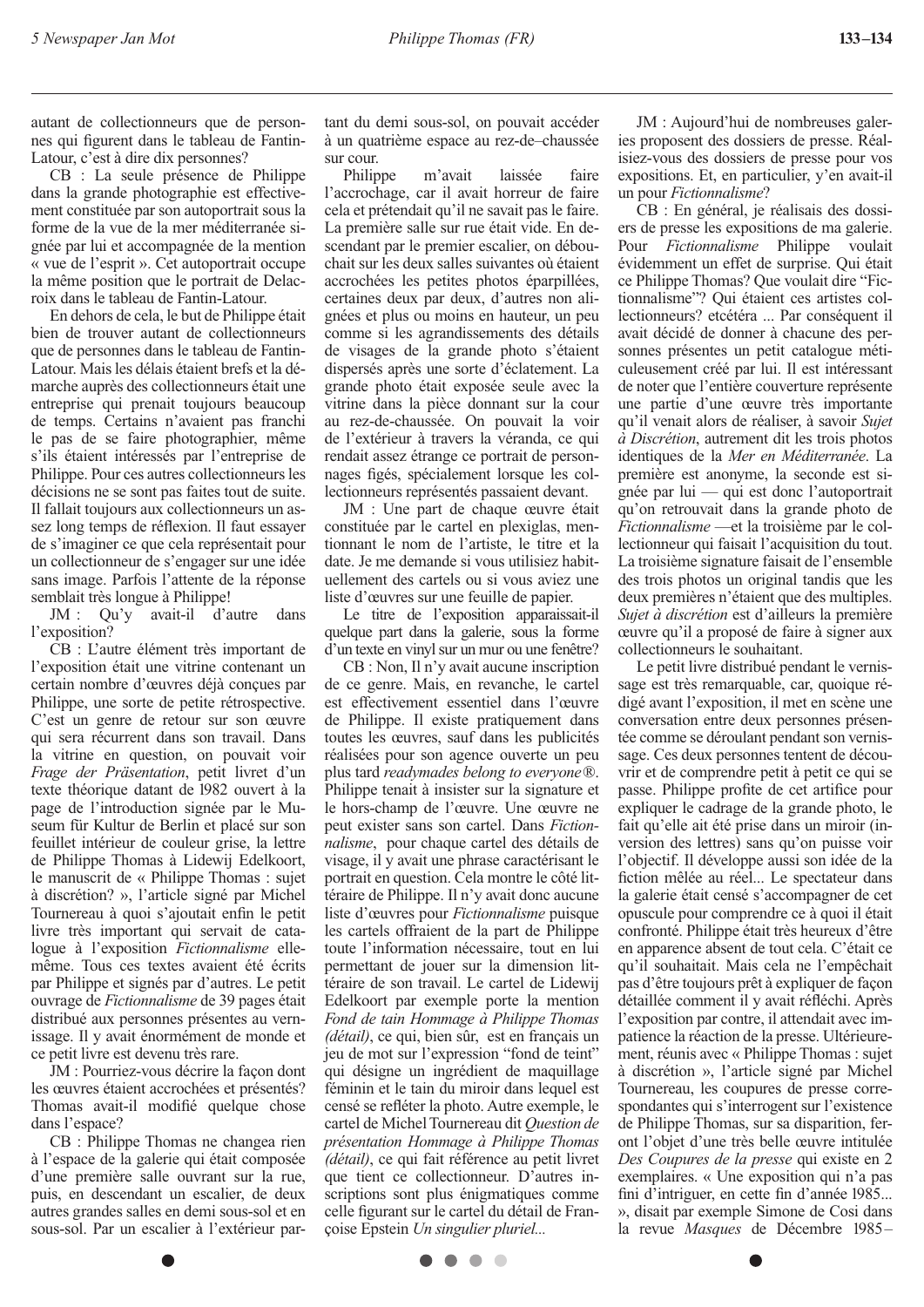| Janvier 1986. Mais il s'agissait d'un article      |                |   |  |
|----------------------------------------------------|----------------|---|--|
|                                                    |                |   |  |
| écrit par Philippe sous un nom inventé par         |                |   |  |
| lui                                                |                |   |  |
| $JM$ : Une dernière question : à quelles           | $\epsilon$     |   |  |
| occasions, l'ensemble des œuvres de Fic-           | $\mathfrak{t}$ |   |  |
|                                                    |                |   |  |
| <i>tionnalisme</i> a-t-il été montré depuis 1985?  | $\epsilon$     |   |  |
| CB : En six occasions. En 1990, le Cen-            | ł              |   |  |
| tre d'Art Contemporain de Meymac en                |                |   |  |
|                                                    | Ņ              |   |  |
| Corréze l'a présenté dans une exposition           | $\epsilon$     |   |  |
| intitulée Un art, art de la distinction. En-       |                |   |  |
| suite, en 1995, Fictionnalisme est réapparu        |                |   |  |
|                                                    |                |   |  |
| dans Passions privées, la grand exposition         | Ţ              |   |  |
| de collections privées organisées par le Mu-       |                |   |  |
| sée d'Art Moderne de la Ville de Paris. En         | İ              |   |  |
| 2000 le MACBA à Barcelone organisa une             |                |   |  |
|                                                    |                |   |  |
| grande rétrospective où l'ensemble était           |                |   |  |
| naturellement présent. Cette exposition a          |                |   |  |
| été reprise au Magasin qui est le Centre Na-       |                |   |  |
|                                                    |                |   |  |
| tional d'Art Contemporain de Grenoble. En          |                |   |  |
| 2008 on a revu <i>Fictionnalisme</i> à Nantes lors |                |   |  |
| de la présentation de la collection du Musée       |                |   |  |
|                                                    |                |   |  |
| des Beaux-Arts qui portait le titre Regarde,       |                |   |  |
| de tous tes yeux regarde. Enfin, la même           |                |   |  |
| année, le Centre National d'Art Contempo-          |                |   |  |
|                                                    |                |   |  |
| rain de Grenoble accueillait de nouveau ces        |                |   |  |
| ceuvres dans une exposition titrée <i>Espèces</i>  |                |   |  |
| d'espace. Les années 1980.                         |                |   |  |
|                                                    |                |   |  |
| إقامته بالاستقباء بالمتحدث والأشا فسيقت بالمحاملة  |                |   |  |
|                                                    | $\epsilon$     |   |  |
|                                                    |                |   |  |
|                                                    |                |   |  |
|                                                    |                |   |  |
|                                                    |                |   |  |
|                                                    |                |   |  |
|                                                    |                |   |  |
|                                                    |                |   |  |
|                                                    |                |   |  |
|                                                    |                |   |  |
|                                                    |                |   |  |
| t                                                  |                |   |  |
|                                                    |                |   |  |
|                                                    |                |   |  |
|                                                    |                |   |  |
| t                                                  |                |   |  |
|                                                    |                |   |  |
| t                                                  |                |   |  |
|                                                    |                |   |  |
| ľ                                                  |                |   |  |
|                                                    |                |   |  |
|                                                    |                |   |  |
| ε                                                  |                |   |  |
|                                                    |                |   |  |
|                                                    |                |   |  |
|                                                    |                |   |  |
|                                                    |                |   |  |
|                                                    |                |   |  |
|                                                    |                |   |  |
|                                                    |                |   |  |
|                                                    |                |   |  |
|                                                    |                |   |  |
|                                                    |                |   |  |
|                                                    |                |   |  |
|                                                    |                |   |  |
|                                                    |                |   |  |
|                                                    |                |   |  |
|                                                    |                |   |  |
|                                                    |                |   |  |
|                                                    |                |   |  |
|                                                    |                | t |  |
|                                                    | $\epsilon$     |   |  |
|                                                    |                |   |  |
|                                                    |                |   |  |
|                                                    |                |   |  |
|                                                    |                |   |  |

 $- - - - -$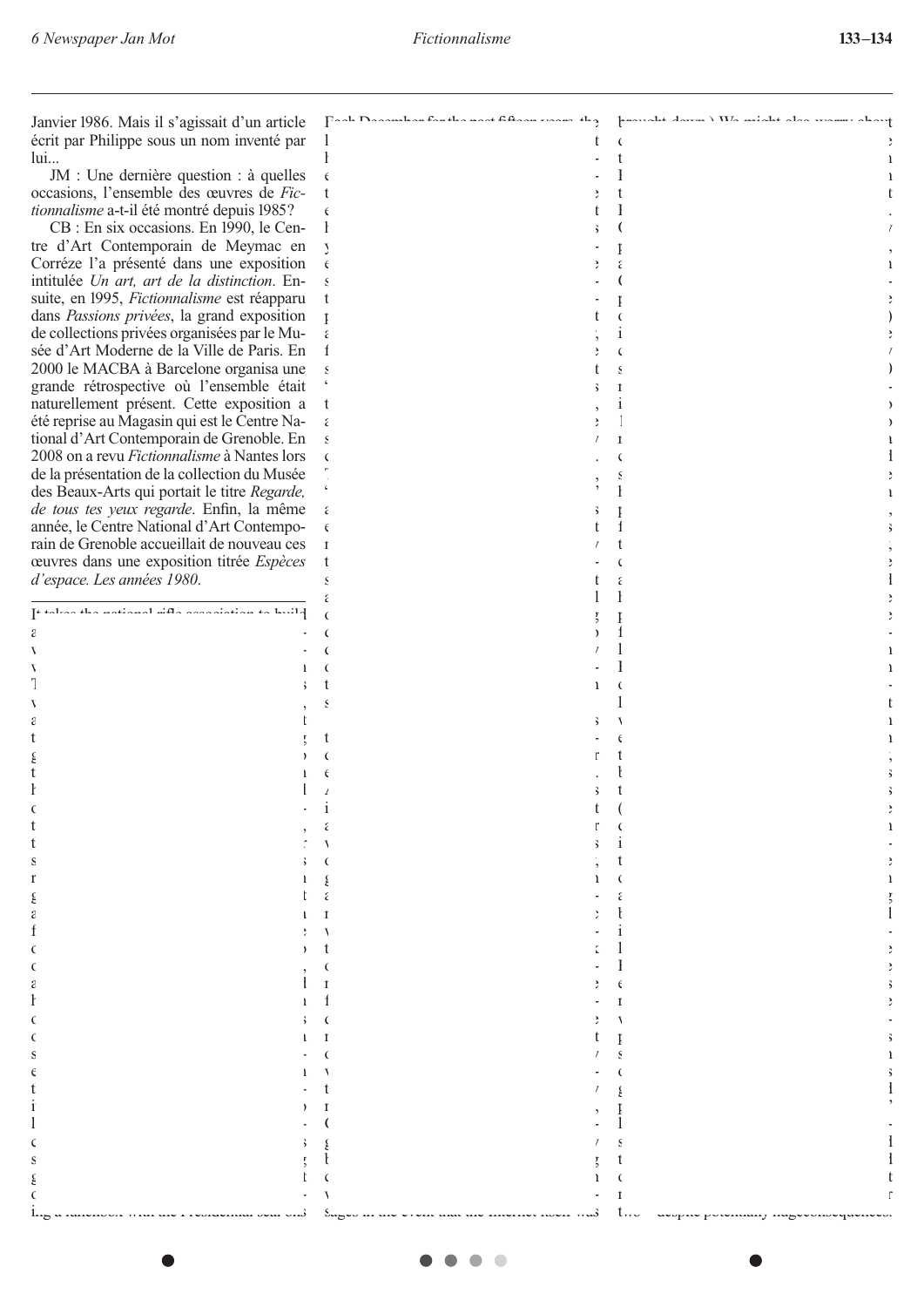

 $\bullet$  $\sqrt{2}$